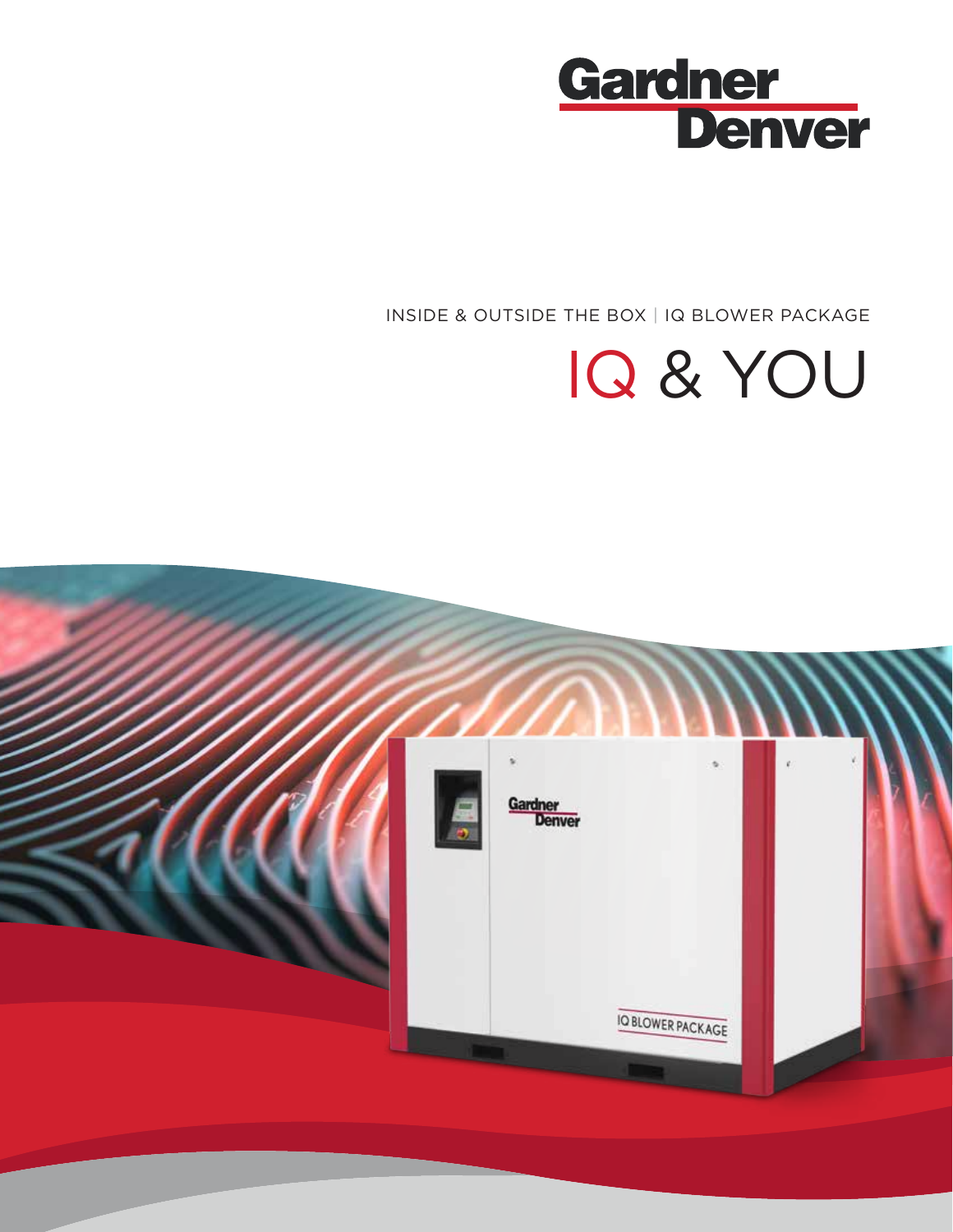### IQ Internal Benefits

#### Quality Assurance

- All IQ packages are assembled in the U.S. and feature Gardner Denver manufactured blowers that have a track record as industry leaders going back decades. Blower models include: Sutorbilt DSL Legend, DuroFlow and the award-winning helical tri-lobe blower HeliFlow.
- IQ Delivers: 200-1500 ICFM, 5-15 PSI and 6-17 inHg.

#### Durability & Longevity

- Electric-driven cooling fan operates for 10 minutes after the blower stops to expel residual heat from the package, preventing heat build-up and degradation of oil and belts, and promoting bearing longevity.
- The IQ contains an automatic belt tensioning system that counters the effect of belt stretching and efficiency slip. This maintains constant shaft and bearing load on the blower.
- Extensive FEA analysis developed the proprietary Gardner Denver blower base. The base is extremely rigid and reduces internal vibration by 76%, which prevents fatigue, reduces belt wear and overall noise, extending the operational life of the package.

#### Quicker Maintenance & Increased Production Time

- The package's pop-up top allows visibility and direct access to all internal components, filters and conduit boxes without having to remove any panels.
- All enclosure panels are accessible with a quarter turn latch key, making internal access extremely fast.
- All maintenance components such as oil drain taps, filters, temperature and pressure sensors are immediately available behind the panels allowing easy access for routine work.
- All the major sensors have snap-in connectors making changeovers quick and easy.
- The oil refill caps are situated under the pop-top for convenience. The wide caps are suitable for fast direct refilling, eliminating the need for funnels.
- The entire blower package can be quickly removed from the enclosure in one piece to allow any major overhaul work to be conducted quickly. No need to disassemble and reassemble components inside a cramped enclosure.



WHAT CAN IQ DO FOR Smart made simple with total control at your fingertip

Smart made simple with total control at your fingertip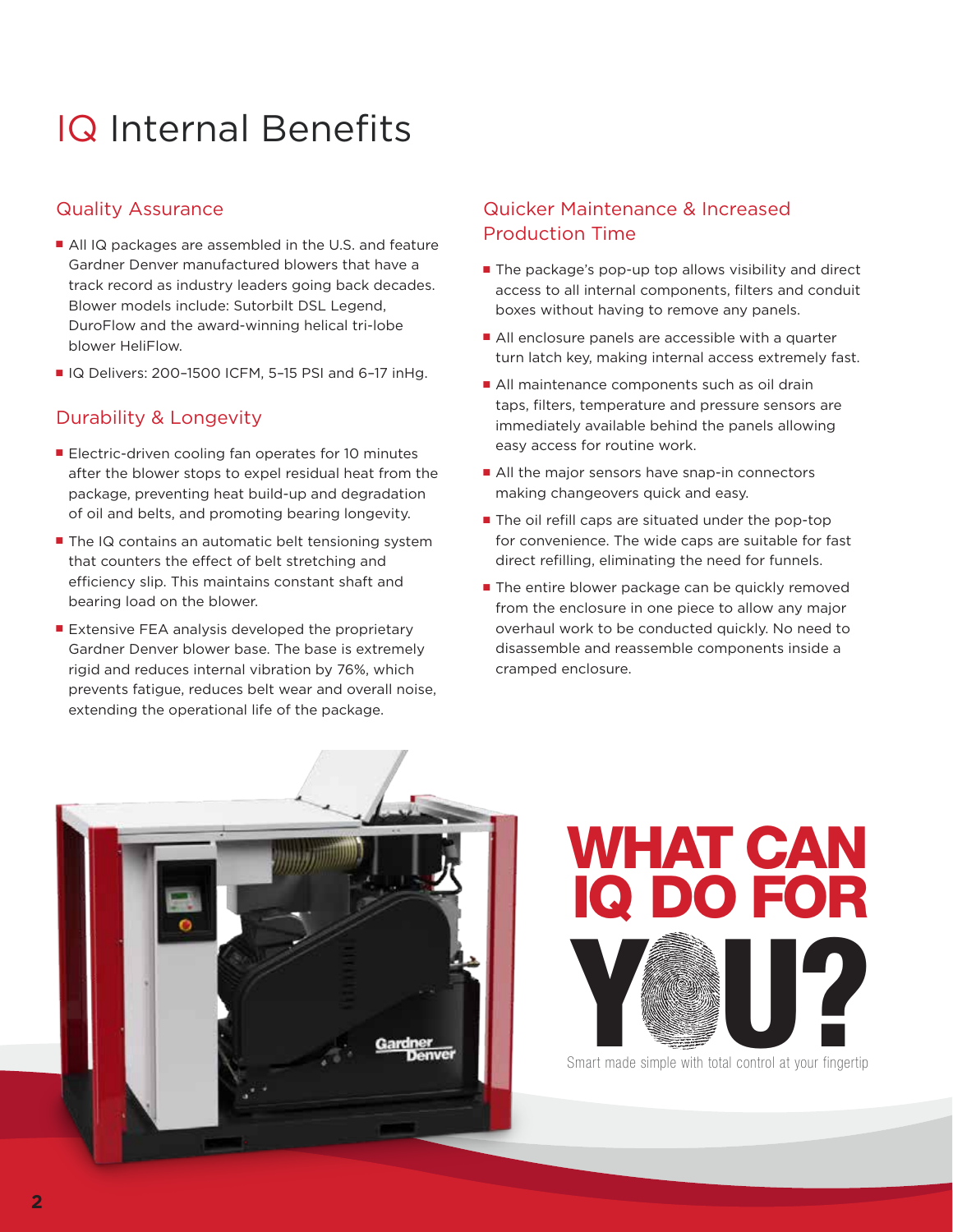### IQ External Benefits

#### Data Collection & Communication via GD Air Smart Controller

- Central display for all standard data such as pressure and package temperature (inlet and discharge) readings.
- The controller goes beyond conventional gauges with information displays such as run time, oil sump and bearing temperatures.
- Operating and service histories can be gathered quickly for maintenance or trouble-shooting purposes.
- The Air Smart Controller puts you in control of your blower package. Pre-set operating parameters provide early warning advisories on pressure, temperature and service intervals, allowing for predictive maintenance rather than reactive repair.
- The Air Smart Controller is capable of communicating directly with dissolved oxygen sensors in waste water facilities.
- The Air Smart Controller is capable of communicating directly with SCADA control rooms, allowing for single-site monitoring.
- The Air Smart Controller can communicate any advisory data directly to a cell phone or laptop.

#### ROI & Efficiency

- The IQ offers a high-efficiency variable speed drive allowing air flow and/or pressure to be matched directly to operational requirements.
- The Air Smart Controller can sequence up to 8 packages together and operate as a single unit for precise air delivery. Sequenced units will only turn on/off as plant demand requires them.
- Fixed and variable speed machines can be combined to provide precisely the amount of air required and save costs. Rather than one oversized blower running constantly, two smaller units could be applied: one fixed speed unit for continuous use and one small VFD unit sequenced to provide air at only peak demand times.



Air Smart Controller

#### Service & Support

- Gardner Denver proudly boasts what we feel to be the most comprehensive distributor network in the country.
- 24-hour service support from locally-based Gardner Denver certified technicians.
- Fast access to genuine Gardner Denver replacement parts and lubricants.

#### Protection & Preventative Maintenance

- The Air Smart Controller can detect errors and take preventative action including advisory warnings sent to phones and laptops, or turning the package off before failure or damage occurs. Such preventative action extends the operational life of the package.
- Gardner Denver Variable speed drives are preengineered to match the blower outputs.
- Motor, VFD and controller come with a 5-year warranty.

#### Easy Installation

- All enclosed blower packages have standard identical electrical fittings across all platforms for consistency and ease of installation.
- The integrated starter box, or VFD drive, means no additional space considerations or specialist wiring installation during setup for remote mounted starters or drives. Everything is contained inside the enclosure frame and is plug-and-play ready.
- Extremely rigid base design eliminates external vibration which removes the need for specialized fittings. A flat, load-bearing area is all that is required.